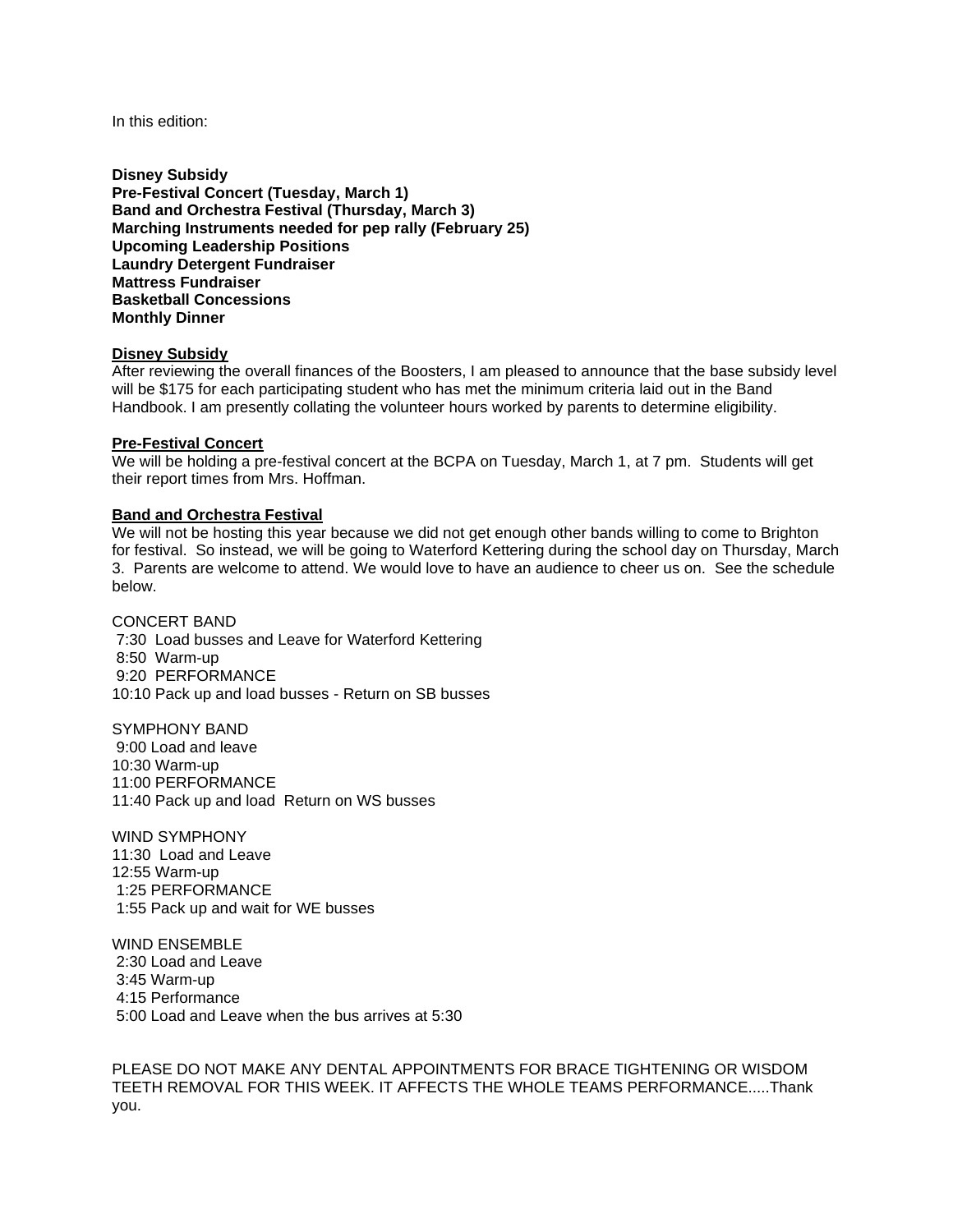# **Pep Assembly on February 25**

This week students must have marching instruments on Friday, February 25, to play the assembly for our Unified team during 6th hour.

### **Upcoming Leadership Positions**

We want to bring to your attention to some important leadership positions that will need filling for next year. These positions are posted now, so those stepping up to fill these roles may learn from those currently in the roles to ensure a smooth handoff.

1. *Website/email fan out* - this person manages the Band Boosters website and sends out newsletters and other Booster/Band leadership emails. The website is hosted through Wix, and the emails go through a dedicated Gmail address. We can train you on these programs. No technical skills are required.

### 2. *Band Camp Coordinators (2)*

(Administrative Lead and Head Camp Counselor)(Laura Burnham)

(Equipment/Maintenance Lead and Head Camp Counselor)(Mike Wisbiski).

We designed this particular transition to be over two years. You will shadow Laura and Mike for one year, and they will shadow you the second year. You will have two full years of training and support. Because of the long lead time, we are looking for parents who will be with the band program for at least four years, preferably longer, so there is continuity. Specific job descriptions for these positions will be circulated over the next month and will be discussed in detail at the March Booster meeting

### 3. *President*

After five years of service, it is time for me to step down as President. I had intended to stay on for another year, but as my work travel is starting to return, the time I have available to devote to this role is diminishing quickly. Therefore, I have decided that it would be best to transition this year and be available to assist the new President as needed. It has been an honor to serve, and I am looking forward to a wonderful couple more years being around the program. I will also put out a job description in the next couple of weeks.

What is essential for parents to understand is that these roles are absolutely critical to ensuring the band program is a continued success. This band changes lives, and we can all be proud of what we built together. We are not simply walking away but rather starting the long transition to ensure success. We know it seems daunting, and you may feel you don't know enough - we will teach you and be there to support you. In the meantime, what's most important is that we have someone step up for each role who is willing to ensure this program continues to be the special program it is.

### **Laundry Detergent Fundraiser**

We will be selling bulk Laundry detergent starting February 1 and running through February 22. The detergent comes in five-gallon buckets with a pump dispenser. There are several varieties that are comparable with various types of Tide and Gain. Students will earn between \$12 and \$15 per bucket that will go on their student account. Sales can be made with the attached form (A paper form is supposed to be delivered to the school this week), or you can sell it entirely online. Linked here are both the [brochure](https://c03bda90-4399-4b42-8105-a0587557a671.filesusr.com/ugd/8ce1b1_108145271915498a9bf598fe96717705.pdf) and the [instructions for setting up your own online store.](https://c03bda90-4399-4b42-8105-a0587557a671.filesusr.com/ugd/8ce1b1_44d511d742344d06abe4423925220553.docx?dn=Detergent_Online%20Instructions_Brighton%20Band.docx) All sales, regardless of form, will be delivered to the school, and then the students will distribute them to the customer. The delivery date is not yet confirmed but should be by the end of February.

### **Mattress Sale Fundraiser**

Brighton High School Bands are hosting a one-day Mattress Fundraiser on Sunday, March 13, from 11 am - 4 pm. There will be over 25 beds on display for customers to try. The brand-name mattresses are made to order, have full factory warranties, are available in all sizes, and are priced below retail. In addition to beds, there will also be luxury pillows and even adjustable power bases! Delivery & financing